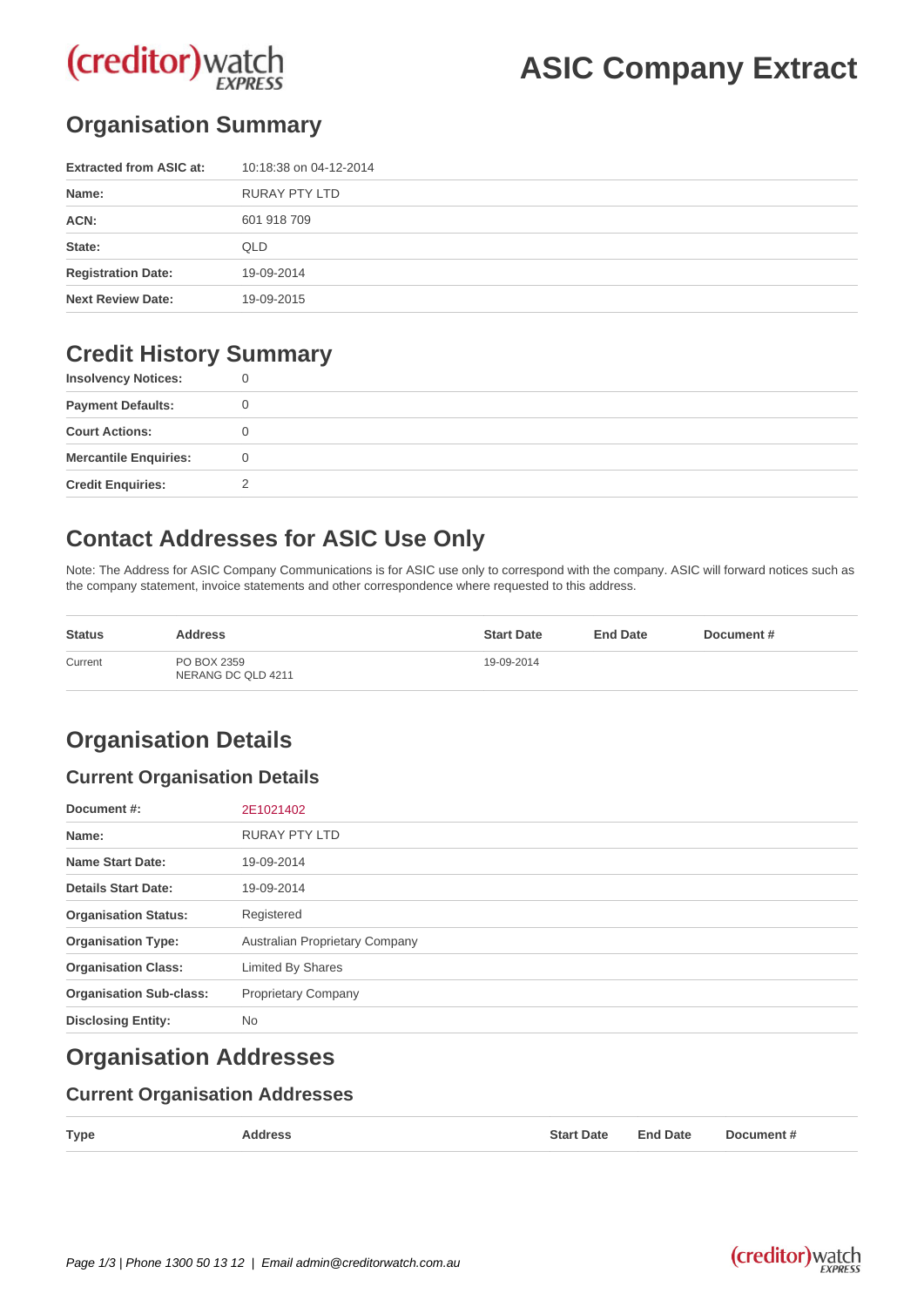| <b>Type</b>                        | <b>Address</b>                                                      | <b>Start Date</b> | <b>End Date</b> | Document# |
|------------------------------------|---------------------------------------------------------------------|-------------------|-----------------|-----------|
| <b>Registered Office</b>           | YONG GEE & ASSOCIATES<br><b>47 NERANG STREET</b><br>NERANG QLD 4211 | 19-09-2014        |                 | 2E1021402 |
| <b>Principal Place of Business</b> | <b>47 NERANG STREET</b><br>NERANG QLD 4211                          | 19-09-2014        |                 | 2E1021402 |

## **Officeholders and Other Roles**

### **Current Officeholders and Other Roles**

| <b>Type</b> | <b>Name</b>                                                                  | <b>Address</b>                                       |            | Start Date End Date Find Out More | Document # |
|-------------|------------------------------------------------------------------------------|------------------------------------------------------|------------|-----------------------------------|------------|
| Director    | RAYMOND ALEXANDER<br><b>STEVENS</b><br>Born: 01-02-1953<br><b>SYDNEY NSW</b> | 62-72 OLD BURLEIGH ROAD<br>SURFERS PARADISE OLD 4217 | 19-09-2014 | <b>Purchase Extract</b>           | 2E1021402  |
| Secretary   | RAYMOND ALEXANDER<br><b>STEVENS</b><br>Born: 01-02-1953<br><b>SYDNEY NSW</b> | 62-72 OLD BURLEIGH ROAD<br>SURFERS PARADISE OLD 4217 | 19-09-2014 | <b>Purchase Extract</b>           | 2E1021402  |

# **Share Capital**

### **Current Share Capital**

| Code Title |                 | # of Shares |      |     |           |
|------------|-----------------|-------------|------|-----|-----------|
| ORD        | ORDINARY SHARES |             | \$10 | \$0 | 2E1021402 |

## **Members**

#### **Current Share Capital**

| Code | <b>Number</b><br><b>Held</b> | <b>Beneficially</b><br>Owned | Fully<br>Paid | <b>Name</b>                         | <b>Address</b>                                       | Joint<br>Holding | Document # |
|------|------------------------------|------------------------------|---------------|-------------------------------------|------------------------------------------------------|------------------|------------|
| ORD  |                              | Yes                          | Yes           | RAYMOND ALEXANDER<br><b>STEVENS</b> | 62-72 OLD BURLEIGH ROAD<br>SURFERS PARADISE QLD 4217 | No               | 2E1021402  |

# **Lodged Documents**

| Form<br>Code | Description                                                              | <b>Number of Date</b><br><b>Pages</b> | Received   | Date<br><b>Processed</b> | <b>Effective</b><br>Date | <b>Document</b><br>Under<br><b>Requisition</b> | <b>XBRL</b><br>Available | Document# |
|--------------|--------------------------------------------------------------------------|---------------------------------------|------------|--------------------------|--------------------------|------------------------------------------------|--------------------------|-----------|
| 201          | 201C - Application For Registration as a 3<br><b>Proprietary Company</b> |                                       | 19-09-2014 | 19-09-2014               | 19-09-2014               |                                                |                          | 2E1021402 |

# **Credit History Details**